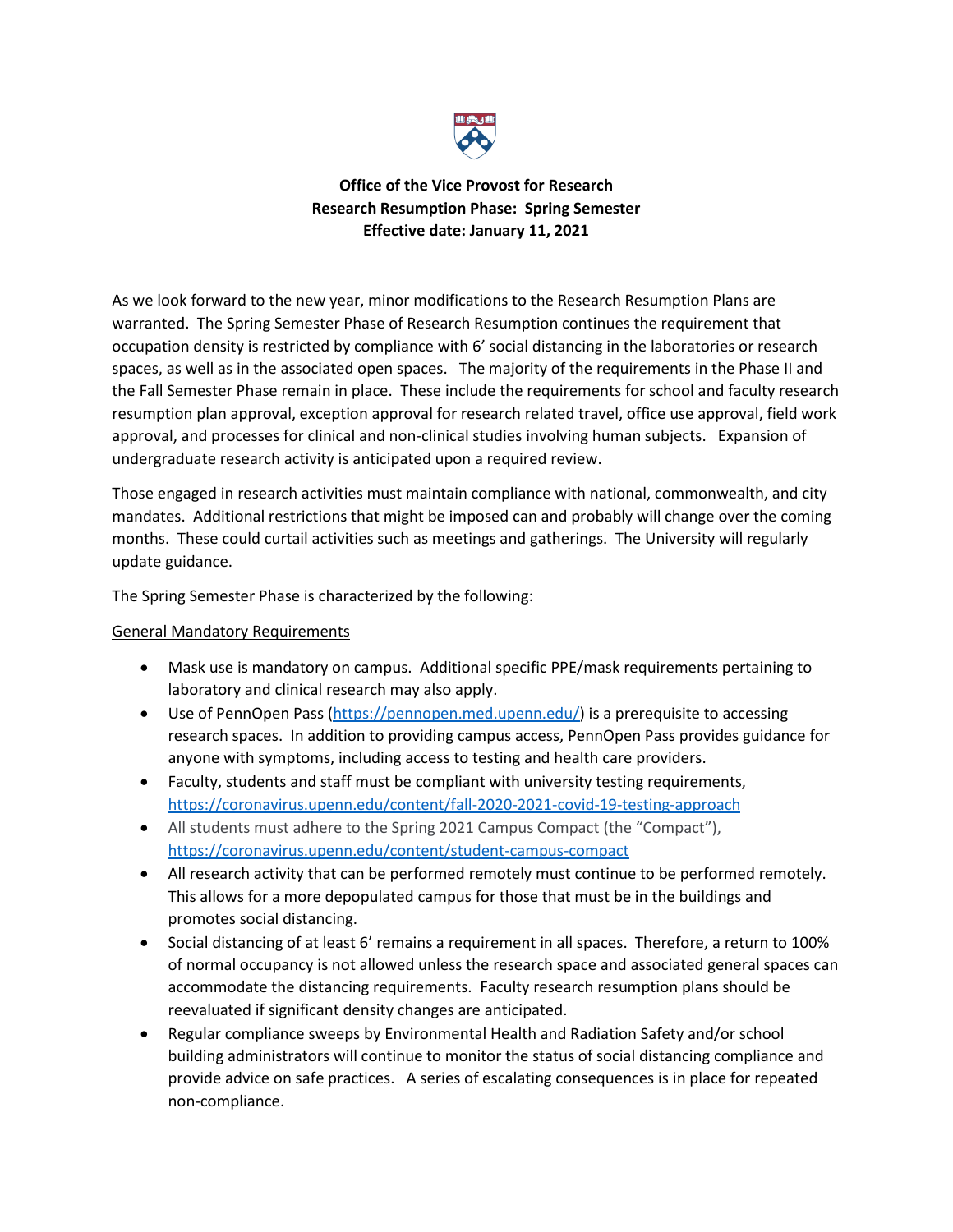• Positive COVID-19 cases at Penn and any community transmission will continue to be monitored.

#### Schools

Research resumption plans must be developed for schools that plan to begin on-campus research activities in the Spring. These plans require approval by the Vice Provost for Research prior to research resumption. Any significant modifications to previously approved plans should also be submitted to the Vice Provost for Research. An outline of the plan requirements can be found a[t https://research.upenn.edu/resources/resumption/plan/.](https://research.upenn.edu/resources/resumption/plan/) The University Compliance Officer, Kimberly Craig [\(kcraig@upenn.edu\)](mailto:kcraig@upenn.edu), can also provide guidance and support.

#### Faculty

.

Faculty initiating on-campus research should develop a resumption plan. This plan must be approved by the appropriate school official or committee prior to resuming research. Faculty research plans must be revised and re-approved by the school if additional activities are anticipated or procedures are altered. Links to school plans are found on the UPenn Office of the Vice Provost for Research website[, https://research.upenn.edu/resources/resumption/](https://research.upenn.edu/resources/resumption/)

#### Post doc and Graduate Student Researchers

Our primary responsibility to mentor our students and post docs is critical as they navigate through pandemic related challenges. Faculty advisors, department chairs, graduate group chairs and graduate thesis committees should actively engage trainees to ensure that the scope and goals of their research plans are appropriate given the current evolving circumstances. If reasonable progress in research is fundamentally restricted due to pandemic related challenges, consideration should be given to restructuring research directions. Trainees should be supported by academic processes within the departments, graduate groups and schools as they adapt research plans.

Flexible schedules for research should be encouraged to help accommodate progress for those with children/elder needs or to enable social distancing requirements when on campus.

#### Undergraduate Students

Research activity for Penn Undergraduates in the following categories is allowed in select circumstances, including: research activity required/associated with scholars programs, independent study, research assistants, work study, or very limited volunteer research experience. Whenever possible, research activities that can be done remotely, should be done remotely.

Undergraduate research requests must be approved by the school committee or official responsible for evaluating research resumption activities of the laboratory or research space in which the activity will take place. In cases where the research activity occurs in a department or school other than the undergraduate's home department, the student should discuss his/her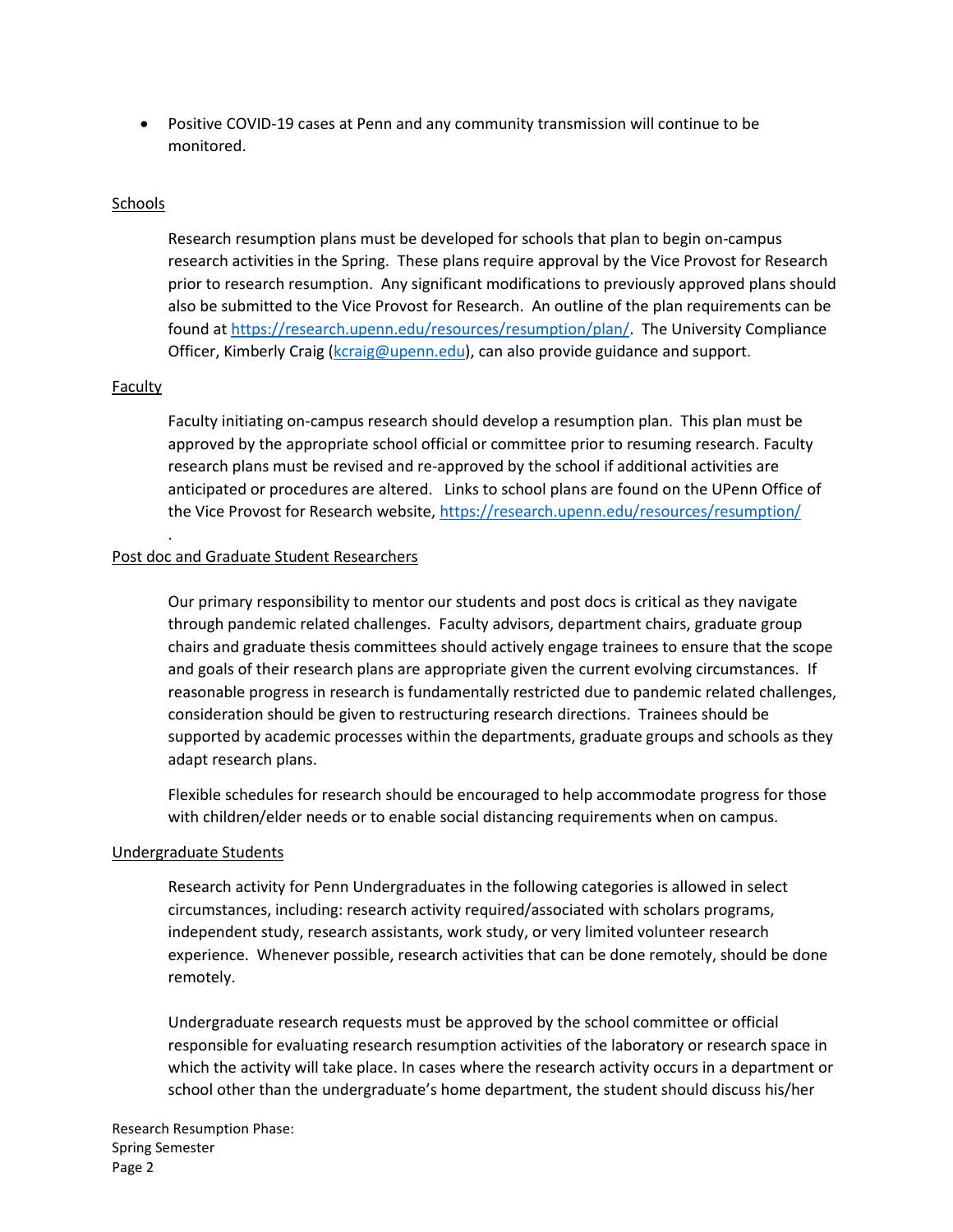plans with his/her advisor and academic program or school advising office. In these cases, the research must also be approved by the appropriate school committee or official responsible for research resumption in the department where the research will occur.

The following should be considerations in the assessment of the undergraduate research request.

- The faculty member/PI must be willing to supervise and provide support for the activity of the student and have the capacity for increased population density, while maintaining social distancing in the research spaces.
- The associated density change must be compliant with the social distancing requirements in the general spaces.
- The faculty member's research resumption plan must be revised to detail the inclusion and activities of the undergraduate student and be reapproved by the school official or committee. The school official or committee will assess the impact of the activity on population density and social distancing and in the case of limited capacity, will make determinations regarding the resumption of activities.
- Any approved in-person undergraduate research is subject to the requirements outlined in the advisor's and the student's school Research Resumption Plans.

### Population Density and Social Distancing

While the population density requirement as a percentage of normal occupancy has been eliminated, social distancing must be maintained during all activities, including entering and leaving labs as well as in the general spaces within the buildings. The number of people that can be accommodated will depend on the configuration of the space; consequently, it is generally not expected that laboratory occupation will reach 100% of normal operations. Strategies such as extended lab hours, shifted schedules, and weekend access will still be required to optimize research progress.

A revised resumption plan must be approved by the appropriate school committee or official before an increase in lab occupation is implemented.

#### Use of Meeting Spaces

All activity that can be performed remotely should be performed remotely, including meetings. In person meetings are generally not permissible. Technology such as video conferencing, small room video meetings, including advanced capabilities such as digital white boards, annotation tools, joint screen sharing options, and audio feeds should be leveraged to maximize the effectiveness of virtual meetings and minimize the need for in person meetings.

In cases where in person meeting is essential to research progress an exception can be requested from the appropriate school official or committee. Social distancing must be maintained, including at ingress and egress. The research resumption plan must include details regarding why an in-person meeting is required, the room size, number of participants and length of time in the space. The school (building administrator) may be contacted for guidance specific to the space that is proposed for the meeting.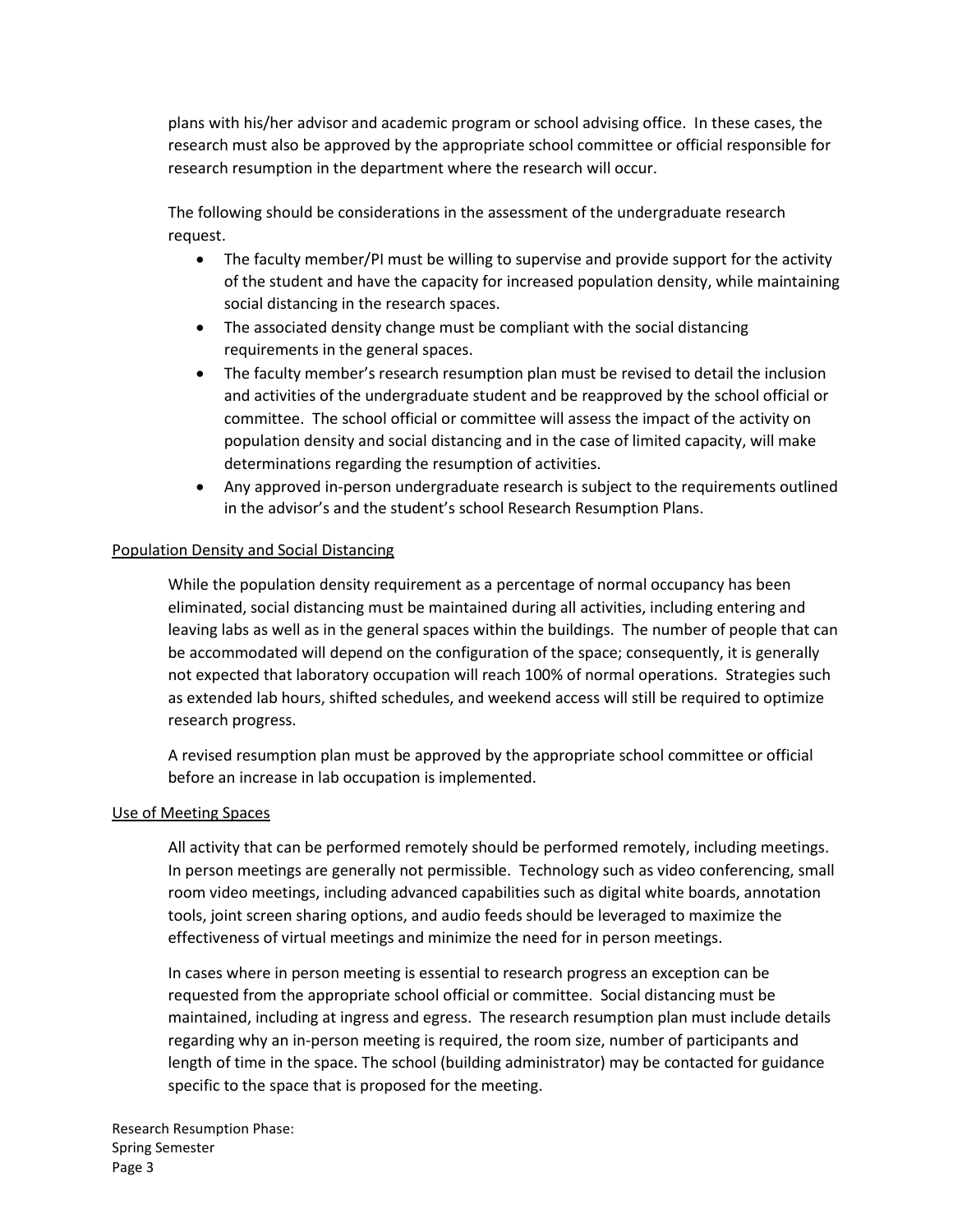Approval of the exception request and associated resumption plan by the appropriate school official or committee is required.

*All research activities must maintain compliance with federal, state and local regulations. At the writing of this policy the Pennsylvania Department of Public Health issued an emergency order restricting meetings and gatherings*.

### Travel

Penn Affiliated Travel remains suspended. Research related travel for faculty, staff, post docs and graduate students is considered Penn Affiliated Travel and requires the approval of an exception from the appropriate school official or body and by the Committee of Travel Risk Assessment (CTRA). Only essential travel will be considered via a petition during this phase. 'Essential' means that the travel must be performed at the time in question and whose goal cannot be accomplished by another means. Information regarding research related travel and the petition process can be found on the Vice Provost for Research website or <https://global.upenn.edu/travel-guidance/travel-guidelines-and-procedures>

#### Field Research

Considerations for field work remain the same as in Phase II and Fall Semester Phase and are described in the Field Work section of the University of Pennsylvania Research Resumption Strategy Master Plan[, https://research.upenn.edu/resources/resumption/plan/#field.](https://research.upenn.edu/resources/resumption/plan/#field) Field research resumption plans must be approved by the appropriate school official or committee prior to resumption of research.

#### Clinical Human Subjects Research

Clinical human subjects research resumption plans are approved by the appropriate school official or committee. Considerations remain predominantly the same as in the Fall Semester Phase. Penn Medicine has now resumed all patient care activities. Providing investigational therapies to Penn Medicine patients is an integral part of our practice. As a result, the number of clinical trials that meet the definition of essential clinical trials has increased**.** Approvals are no longer required but investigators are encouraged to confirm that the necessary resources are available to support their studies.

If in-person research is authorized by the school, the IRB's 'Required General Precautions for In-Person Engagement with Research Participants' should be followed. Additionally, all research teams are expected to inform subjects of the potential risks of in-person contact related to Covid-19 when interacting in person. Please see IRB website [\(https://irb.upenn.edu/\)](https://irb.upenn.edu/) for more details.

#### Non-Clinical Human Subjects Research

Non-clinical human subjects research resumption plans are approved by the appropriate school official or committee. Considerations remain the same as in Phase II and Fall Semester Phase. [https://research.upenn.edu/resources/resumption/plan.](https://research.upenn.edu/resources/resumption/plan) All work should be performed remotely when possible, taking advantage of video feeds and other technology support. Select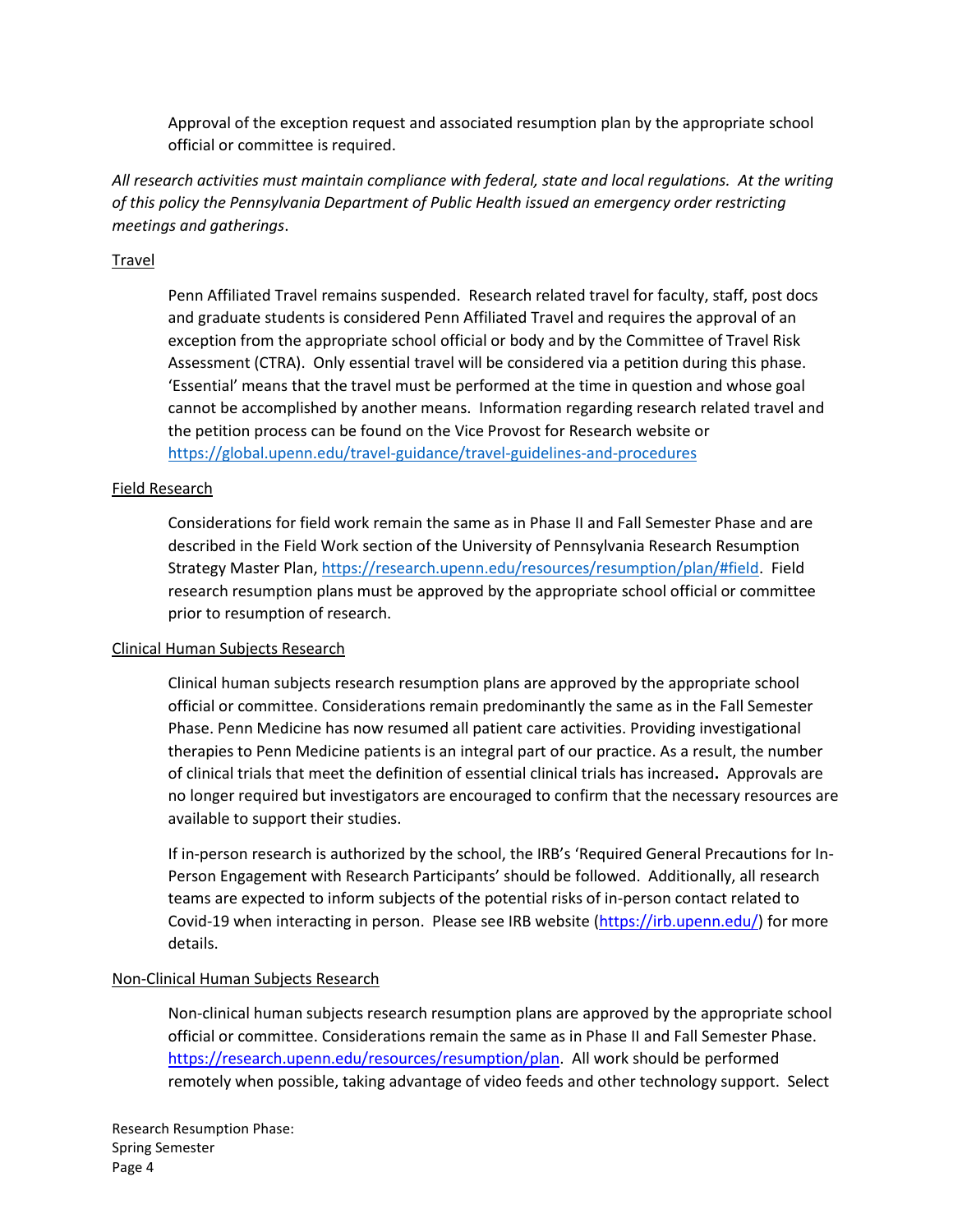research, including research that was previously qualified as exempt, may require prospective IRB approval prior to commencing in-person contact. Please see IRB website [\(https://irb.upenn.edu/\)](https://irb.upenn.edu/) or contact the IRB for more details.

If in-person research is authorized, the IRB's 'Required General Precautions for In-Person Engagement with Research Participants' should be followed. Additionally, all research teams are expected to inform subjects of the potential risks of in-person contact related to Covid-19 when interacting in person. Please refer to the IRB's dedicated COVID-19 guidance webpage [\(https://irb.upenn.edu/mission-institutional-review-board-irb/guidance/covid19\)](https://irb.upenn.edu/mission-institutional-review-board-irb/guidance/covid19) for more details under the section entitled Requirements for In-Person Research Resumption.

# Close Contact Research

Some specialized research activities that are critical to research progress involve procedures or training in which contact is closer than that designated in current guidelines. To the extent possible, alternative approaches to the research should be developed, including modifying the research goals and procedures, as well as utilizing video feeds and remote technology when feasible.

For close contact procedures that are essential and cannot be substituted, exceptions to the social distancing requirement must be included in the research resumption plan, as described below, and receive approval from the appropriate school committee or official.

The research resumption plan should address the type of activity, location of the research, plan to minimize the number of people in the research space, necessity and duration of close contact, ventilation at the location, personal protective equipment use, cleaning protocols and identify those involved in the procedures. The conditions of the exception should be included in the research resumption plan and approval by the appropriate school committee or official is required.

Contact the Office of Environmental Health and Radiation Safety for information on the precautions required to perform close contact research safely, **[EHRS@EHRS.upenn.edu](mailto:EHRS@EHRS.upenn.edu)**

Additional information regarding resumption of research can be found on the VPR website, <https://research.upenn.edu/resources/resumption/>

#### Processes for Managing Positive cases

- Faculty, students and staff must be compliant with university testing requirements. For some this requires weekly or biweekly surveillance testing, for others, testing when symptomatic is required. The requirement depends on the activities taking place on campus. These processes are linked to PennOpen Pass,<https://pennopen.med.upenn.edu/>
- PennOpen Pass provides instructions and support for those who test positive.

If an individual tests positive for COVID-19: